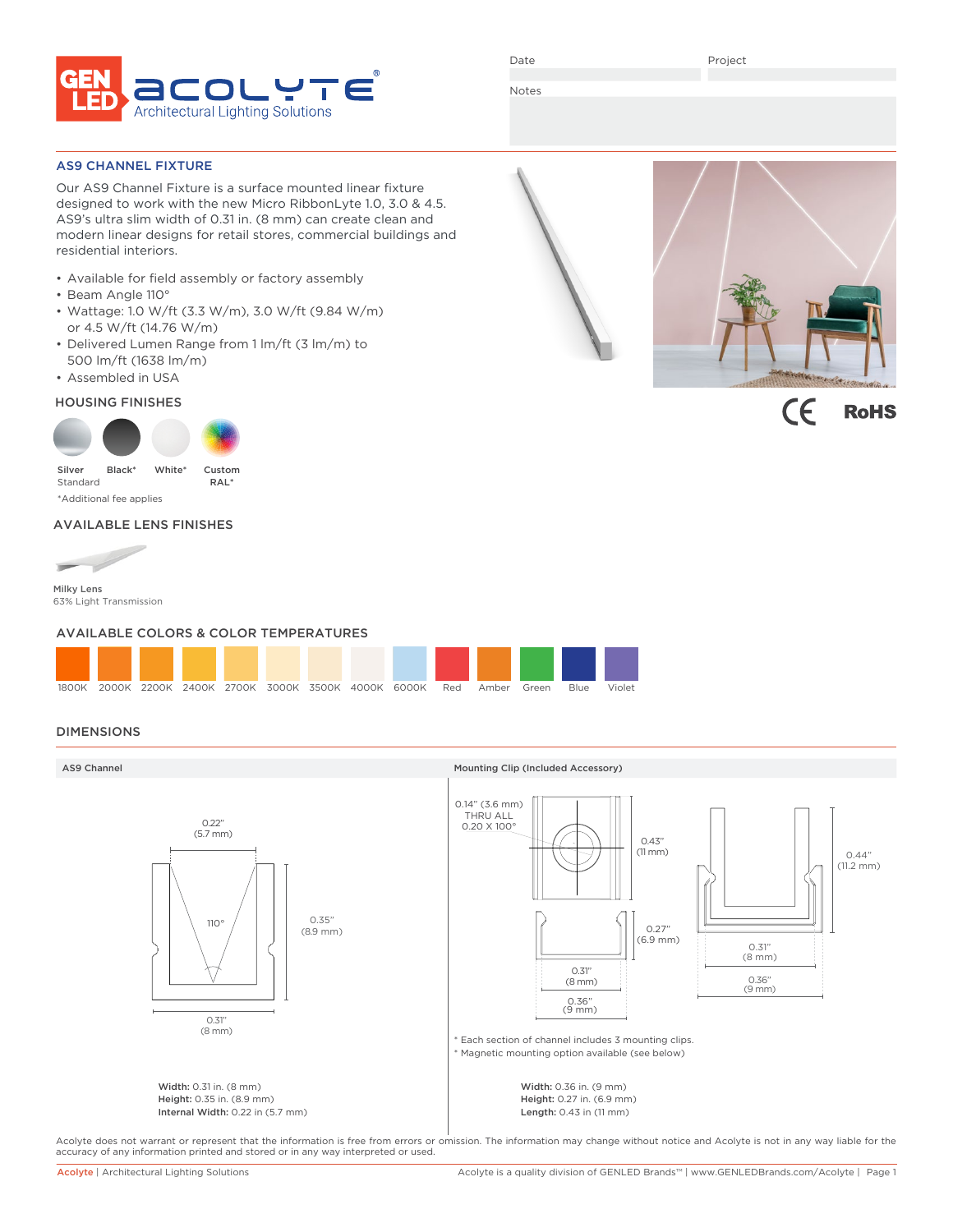

| Beam Angle                   | 110°                                                                                                                                                                                                                                                                                                                                                                                                     |
|------------------------------|----------------------------------------------------------------------------------------------------------------------------------------------------------------------------------------------------------------------------------------------------------------------------------------------------------------------------------------------------------------------------------------------------------|
| Lens Type                    | Milky Lens                                                                                                                                                                                                                                                                                                                                                                                               |
| Length                       | Channel is sold by the foot and cut to your exact desired length. Required amount of mounting clips included.                                                                                                                                                                                                                                                                                            |
| <b>Operating Voltage</b>     | 24 <sub>V</sub>                                                                                                                                                                                                                                                                                                                                                                                          |
| Dimming                      | MLV / 0-10 Volt / Lutron Hi-Lume 1% dimming LED drivers / Lutron VIVE code compliance available / ELV / DALI / DMX                                                                                                                                                                                                                                                                                       |
| <b>Operating Temperature</b> | -40° F to 158° F (-40° C to 70° C)                                                                                                                                                                                                                                                                                                                                                                       |
| Colors                       | 1800K, 2000K, 2200K, 2400K, 2700K, 3000K, 3500K, 4000K, 6000K, Red, Amber, Green, Blue, Violet<br>(1800K, 2000K, 2200K only available in IP20)                                                                                                                                                                                                                                                           |
| <b>CRI</b>                   | 90+ CRI (Static white only)                                                                                                                                                                                                                                                                                                                                                                              |
| Lamp Life                    | L70 at 50,000 Hours                                                                                                                                                                                                                                                                                                                                                                                      |
| MacAdam Ellipses (SDCM)      | 2-Step Binning (For Static White LEDs only)                                                                                                                                                                                                                                                                                                                                                              |
| <b>Certifications</b>        | ETL Listed: UL 2108 Issued: 2004/02/27 Ed: 1 Rev: 2014/02/24 Low Voltage Lighting Systems<br>CSA C22.2#9.0 Issued: 1996/06/01 Ed: 1 (R2011) General Requirements for Luminaries;<br>with Gen. Inst. 1: 1997, Gen Inst. 2: 1998. ROHS compliant UL 2108 - Low Voltage Lighting Systems<br>UL 8750 - Light Emitting Diode (LED) Equipment for Use in Lighting Products UL 1598 / CSA 250.0-08 - Luminaires |

# ACCESSORIES

Magnetic Mount (Part #: CHMAG0.5)

0.5 in. (12.7 mm)





- High-energy neodymium magnets come attached to mounting clips with countersink hex nuts - Create easy-mount magnetic channels with minimal surface gaps; no tools or drilling necessary - Magnets rated for 8 lbs. of pull force with static load

- Applications:
- 
- Industrial lighting retrofits for troffers and other metal fixtures Metal retail shelf lighting Temporary light fixture installations
- 

Acolyte does not warrant or represent that the information is free from errors or omission. The information may change without notice and Acolyte is not in any way liable for the accuracy of any information printed and stored or in any way interpreted or used.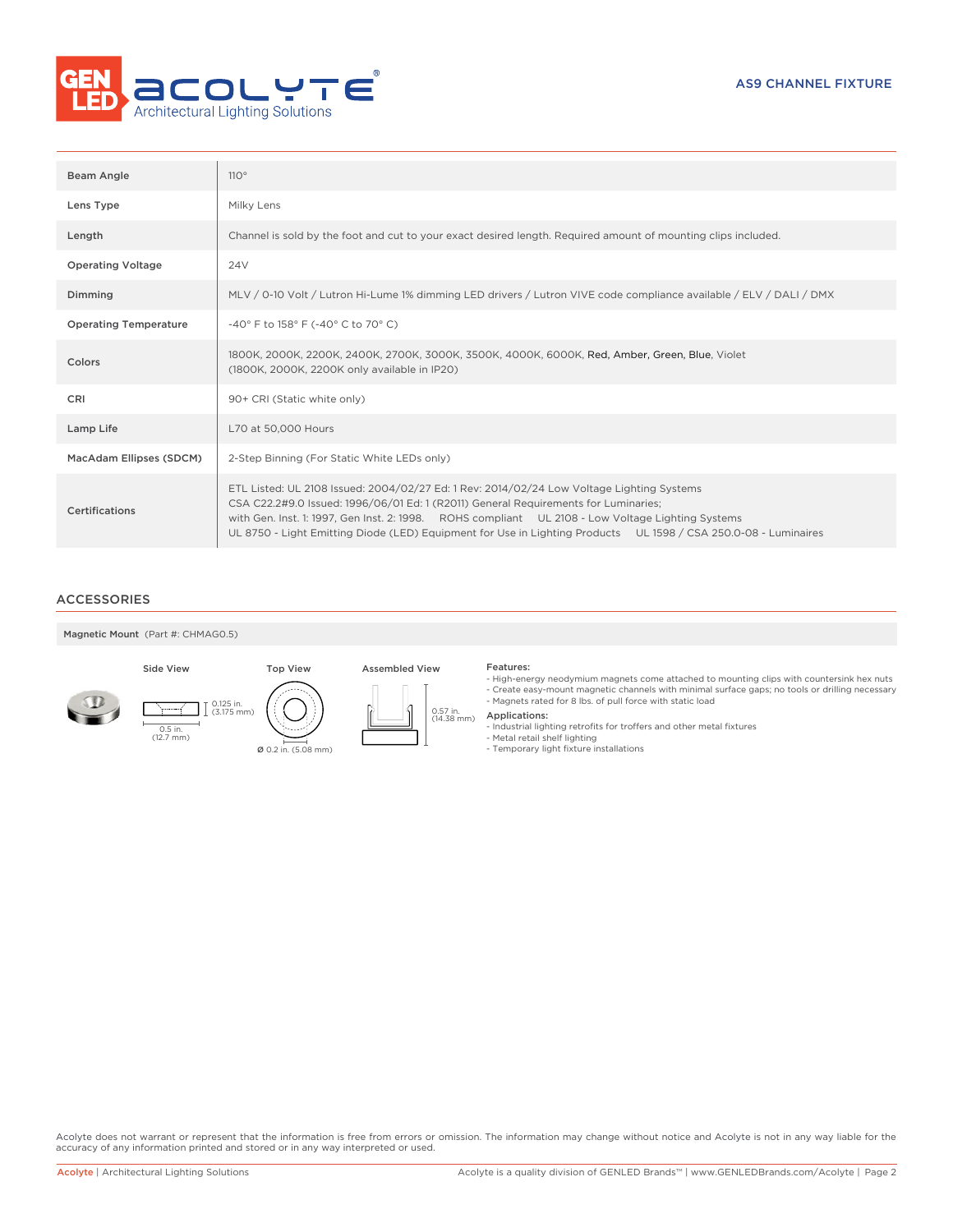

# ORDERING GUIDE

# **STEP 1 Complete Channel Part Number**

| CHANNEL                            | LENS           | <b>HOUSING COLOR</b>  |                   |
|------------------------------------|----------------|-----------------------|-------------------|
| CHAS9                              | M              |                       |                   |
| <b>CHAS9</b> - AS9 Channel Fixture | M - Milky Lens | SV - Silver (default) | <b>WH</b> - White |
|                                    |                | <b>BK</b> - Black     |                   |

Consult factory for custom colors



# **STEP 2 Complete RibbonLyte Part Number**

ASSEMBLY OPTION LENGTH (Standard factory assembled length up to 78 in. / 2 m)

**STEP 3 Complete Assembly Option & Length**

| CATEGORY                                                                                         | CRI                                     |                                  | <b>RIBBON TYPE &amp; IP RATING</b>                                                 |                                                        |                                         |  |  |
|--------------------------------------------------------------------------------------------------|-----------------------------------------|----------------------------------|------------------------------------------------------------------------------------|--------------------------------------------------------|-----------------------------------------|--|--|
| <b>RB</b>                                                                                        |                                         |                                  |                                                                                    |                                                        |                                         |  |  |
| RB - RibbonLyte                                                                                  | <b>0</b> - Static Color, Color Changing | SWMC20 - Static White Micro IP20 |                                                                                    |                                                        | <b>SCMC20</b> - Static Color Micro IP20 |  |  |
|                                                                                                  | 90 - 90+ CRI Static White               |                                  | <b>SCMC65 - Static Color Micro IP65</b><br><b>SWMC65</b> - Static White Micro IP65 |                                                        |                                         |  |  |
|                                                                                                  |                                         |                                  |                                                                                    |                                                        |                                         |  |  |
| <b>WATTAGE</b>                                                                                   |                                         |                                  | COLOR                                                                              |                                                        |                                         |  |  |
|                                                                                                  |                                         |                                  |                                                                                    |                                                        |                                         |  |  |
| 1.0 - 1.0 W/ft (3.3 W/m - Static White, Static Color)                                            |                                         |                                  | 18 - 1800K                                                                         | R - Red                                                |                                         |  |  |
| 3.0 - 3.0 W/ft (9.8 W/m - Static White, Static Color)                                            |                                         |                                  | 20 - 2000K                                                                         | A - Amber                                              |                                         |  |  |
| 4.5 - 4.5 W/ft (14.8 W/m - Static White, Static Color)                                           |                                         |                                  | 22 - 2200K                                                                         | G - Green                                              |                                         |  |  |
|                                                                                                  |                                         |                                  | 24 - 2400K                                                                         | $B - Blue$                                             |                                         |  |  |
|                                                                                                  |                                         |                                  | 27 - 2700K                                                                         | V - Violet                                             |                                         |  |  |
|                                                                                                  |                                         |                                  | 30 - 3000K                                                                         | Z - Undecided**                                        |                                         |  |  |
|                                                                                                  |                                         |                                  | 35 - 3500K                                                                         | ** For quotes only. Must be chosen before final order. |                                         |  |  |
|                                                                                                  |                                         |                                  | 40 - 4000K                                                                         |                                                        |                                         |  |  |
| NOTE: To ensure waterproofing standards are met, IP65<br>RibbonLyte can NOT be cut in the field. |                                         |                                  | 60 - 6000K                                                                         |                                                        |                                         |  |  |
|                                                                                                  |                                         |                                  |                                                                                    |                                                        |                                         |  |  |

| <b>CONNECTION OPTIONS</b> (See diagrams on the right)                 | Custom Length (ft.) | 1. (Default)                                           |                                        |  |  |  |
|-----------------------------------------------------------------------|---------------------|--------------------------------------------------------|----------------------------------------|--|--|--|
|                                                                       |                     |                                                        | d le                                   |  |  |  |
| 1 - Back Feed Bare Wire Connection 4 - Daisy Chain With IP67 Couplers |                     |                                                        | Wire Length:                           |  |  |  |
| 2 - End Feed with IP67 Male Coupler                                   |                     | Wire Length:<br>Standard 12 in. / Custom up to 20 feet | Standard 12 in. / Custom up to 20 feet |  |  |  |
| 3 - Soldered Daisy Chain                                              |                     |                                                        |                                        |  |  |  |
|                                                                       |                     | 5.                                                     |                                        |  |  |  |





Wire Length: Standard 3 in. / Custom up to 3 feet

FI - Field Assembly

FA - Factory Assembly



ACCESSORIES

CHMAG0.5 - Magnetic Mount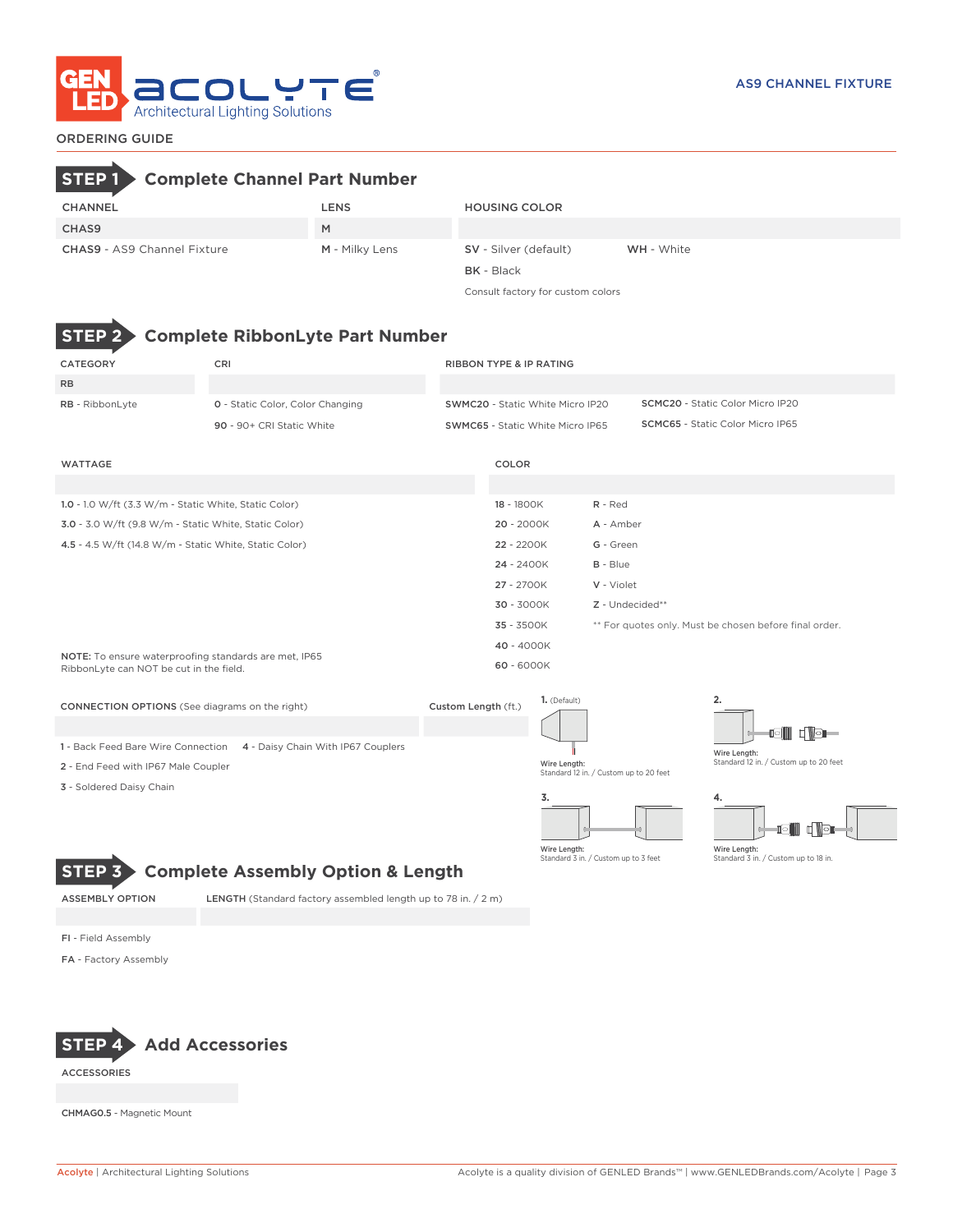

# RIBBONLYTE SPECIFICATIONS & COMPATIBILITY

| <b>Available Wattages</b>    | <b>Cuttable Length</b>   | <b>LED Pitch</b>           | <b>Color Temperature</b> | Im/W<br><b>Delivered Lumens</b><br>without Lens<br>with Milky Lens |                          | Max<br>Length | Compatible<br>with Channel |             |       |       |                          |                          |               |                         |              |
|------------------------------|--------------------------|----------------------------|--------------------------|--------------------------------------------------------------------|--------------------------|---------------|----------------------------|-------------|-------|-------|--------------------------|--------------------------|---------------|-------------------------|--------------|
|                              |                          |                            |                          |                                                                    |                          |               | <b>IP20</b>                | <b>IP65</b> |       |       |                          |                          |               |                         |              |
|                              |                          |                            | 2400K                    | 79                                                                 | 49.8 lm/ft (163.3 lm/m)  |               |                            |             |       |       |                          |                          |               |                         |              |
|                              |                          |                            | 2700K                    | 90                                                                 | 56.7 m/ft (186 lm/m)     |               |                            |             |       |       |                          |                          |               |                         |              |
|                              |                          |                            | 3000K                    | 94                                                                 | 59.2 lm/ft (194 lm/m)    |               |                            |             |       |       |                          |                          |               |                         |              |
| 1.0<br><b>Static White</b>   |                          |                            | 3500K                    | 98                                                                 | 61.7 lm/ft (202.5 lm/m)  |               |                            |             |       |       |                          |                          |               |                         |              |
| Micro                        |                          |                            | 4000K                    | 97                                                                 | 61.1 lm/ft (200.5 lm/m)  |               |                            |             |       |       |                          |                          |               |                         |              |
| &                            | 1.97 in.<br>$(50$ mm $)$ | 43 LEDs/ft<br>(140 LEDs/m) | 6000K                    | 93                                                                 | 58.6 lm/ft (192.2 lm/m)  | 28 ft (8.5 m) | $\checkmark$               |             |       |       |                          |                          |               |                         |              |
| 1.0<br><b>Static Color</b>   |                          |                            | Red                      | 27                                                                 | 16.8 lm/ft (55.0 lm/m)   |               |                            |             |       |       |                          |                          |               |                         |              |
| Micro                        |                          |                            | Green                    | 78                                                                 | 49.2 lm/ft (161.3 lm/m)  |               |                            |             |       |       |                          |                          |               |                         |              |
|                              |                          |                            | <b>Blue</b>              | 17                                                                 | 10.6 lm/ft (34.9 lm/m)   |               |                            |             |       |       |                          |                          |               |                         |              |
|                              |                          |                            | Amber                    | 19                                                                 | 11.8 lm/ft (38.8 lm/m)   |               |                            |             |       |       |                          |                          |               |                         |              |
|                              |                          |                            | Violet                   | $\overline{1}$                                                     | 0.3 lm/ft (1.0 lm/m)     |               |                            |             |       |       |                          |                          |               |                         |              |
|                              |                          |                            | 2400K                    | 79                                                                 | 149.3 lm/ft (489.7 lm/m) |               |                            |             |       |       |                          |                          |               |                         |              |
|                              |                          |                            | 2700K                    | 90                                                                 | 170.1 lm/ft (557.9 lm/m) |               |                            |             |       |       |                          |                          |               |                         |              |
|                              | 1.97 in.<br>$(50$ mm $)$ | 43 LEDs/ft<br>(140 LEDs/m) | 3000K                    | 94                                                                 | 177.7 lm/ft (582.7 lm/m) |               |                            |             |       |       |                          |                          |               |                         |              |
| 3.0                          |                          |                            | 3500K                    | 98                                                                 | 185.2 lm/ft (607.5 lm/m) |               |                            |             |       |       |                          |                          |               |                         |              |
| <b>Static White</b><br>Micro |                          |                            |                          |                                                                    |                          |               |                            |             | 4000K | 97    | 183.3 lm/ft (601.3 lm/m) |                          |               |                         |              |
| &                            |                          |                            |                          |                                                                    |                          |               |                            |             |       | 6000K | 93                       | 175.8 lm/ft (576.5 lm/m) | 28 ft (8.5 m) | $\checkmark$            | $\checkmark$ |
| 3.0<br><b>Static Color</b>   |                          |                            |                          |                                                                    |                          |               |                            |             |       |       |                          | Red                      | 27            | 50.3 lm/ft (164.9 lm/m) |              |
| Micro                        |                          |                            | Green                    | 78                                                                 | 147.5 lm/ft (483.9 lm/m) |               |                            |             |       |       |                          |                          |               |                         |              |
|                              |                          |                            | Blue                     | 17                                                                 | 31.9 lm/ft (104.6 lm/m)  |               |                            |             |       |       |                          |                          |               |                         |              |
|                              |                          |                            | Amber                    | 19                                                                 | 35.5 lm/ft (116.4 lm/m)  |               |                            |             |       |       |                          |                          |               |                         |              |
|                              |                          |                            | Violet                   | $\overline{1}$                                                     | 0.9 lm/ft (2.9529lm/m)   |               |                            |             |       |       |                          |                          |               |                         |              |
|                              |                          |                            | 2400K                    | 80                                                                 | 223.5 lm/ft (733.2 lm/m) |               |                            |             |       |       |                          |                          |               |                         |              |
|                              |                          |                            | 2700K                    | 88                                                                 | 247.8 lm/ft (812.7 lm/m) |               |                            |             |       |       |                          |                          |               |                         |              |
|                              |                          |                            | 3000K                    | 93                                                                 | 259.8 lm/ft (852.2 lm/m) |               |                            |             |       |       |                          |                          |               |                         |              |
| 4.5                          |                          |                            | 3500K                    | 87                                                                 | 244.7 lm/ft (802.6 lm/m) |               |                            |             |       |       |                          |                          |               |                         |              |
| <b>Static White</b><br>Micro |                          |                            | 4000K                    | 97                                                                 | 268.2 lm/ft (879.7 lm/m) |               |                            |             |       |       |                          |                          |               |                         |              |
| &                            | 1.97 in.<br>$(50$ mm $)$ | 43 LEDs/ft<br>(140 LEDs/m) | 6000K                    | 94                                                                 | 263.1 lm/ft (862.9 lm/m) | 28 ft (8.5 m) | $\checkmark$               |             |       |       |                          |                          |               |                         |              |
| 4.5<br><b>Static Color</b>   |                          |                            | Red                      | 26                                                                 | 73.5 lm/ft (241.1 lm/m)  |               |                            |             |       |       |                          |                          |               |                         |              |
| Micro                        |                          |                            | Green                    | 83                                                                 | 243.8 lm/ft (799.9 lm/m) |               |                            |             |       |       |                          |                          |               |                         |              |
|                              |                          |                            | Blue                     | 17                                                                 | 52.8 lm/ft (173.2 lm/m)  |               |                            |             |       |       |                          |                          |               |                         |              |
|                              |                          |                            | Amber                    | 17                                                                 | 51.7 lm/ft (169.6 lm/m)  |               |                            |             |       |       |                          |                          |               |                         |              |
|                              |                          |                            | Violet                   | $\mathbf{1}$                                                       | 1.4 lm/ft (4.5 lm/m)     |               |                            |             |       |       |                          |                          |               |                         |              |

# DIODE VISIBILITY CHART (Data below applies to installations with Milky lens only)

| No Visible Diode = $N$                                  |                          | With Visible Diode = Y   |  |  |  |  |  |  |  |  |
|---------------------------------------------------------|--------------------------|--------------------------|--|--|--|--|--|--|--|--|
| <b>Static White &amp; Static Color Micro RibbonLyte</b> |                          |                          |  |  |  |  |  |  |  |  |
| 1.0                                                     | 3.0                      | 4.5                      |  |  |  |  |  |  |  |  |
| IP <sub>20</sub><br>IP65                                | IP <sub>20</sub><br>IP65 | IP <sub>20</sub><br>IP65 |  |  |  |  |  |  |  |  |

**N N N**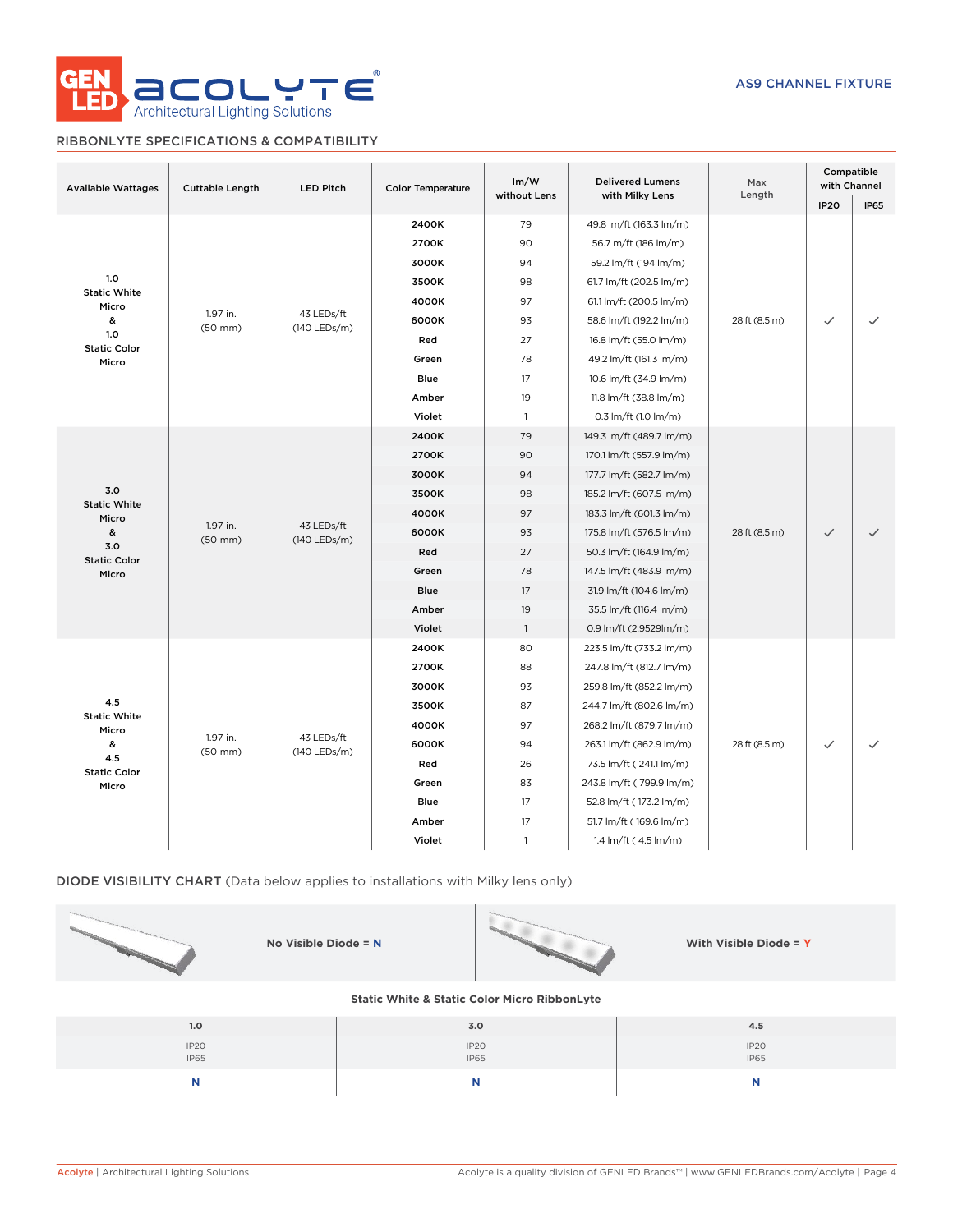

# AVAILABLE DRIVERS

### NON-DIMMING ELECTRONIC DRIVERS LUTRON HI-LUME DRIVERS



30W, 60W, 96W Non-Dimming Electronic Class 2 Drivers

Part No.: • DRVW2430 (30 Watt) • DRVW2460 (60 Watt)

• DRVW2496 (96 Watt)

Output Voltage: 24 V Voltage Range: 120-277 VAC IP Rating: Dry or Damp UL Listed





60W, 96W, 150W, 300W ELV/MLV Dimmable Drivers

Part No.:

- DRVW2460ELVMLV (60 Watt)
- DRVW2496ELVMLV (96 Watt)
- DRVW24150ELVMLV (150 Watt) • DRVW24300ELVMLV (300 Watt)
- 

Line Voltage Dimmable Drivers Output Voltage: 24 V Voltage Range: 100-277 VAC IP Rating: IP67 Dimmable UL, CE, and CSA Listed



240W, 320W Non-Dimming Electronic Drivers

Part No.: • DRVW24240 (240 Watt) • DRVW24320 (320 Watt)

Output Voltage: 24 V Voltage Range: 90-305 VAC IP Rating: Dry or Damp UL Recognized



40W Lutron Hi-Lume 1% Dimming Class 2 Drivers

Part No.: • DRVLUT24403W (40 Watt, 3-wire) • DRVLUT24402W (40 Watt, 2-wire)

Output Voltage: 24 V Voltage Range: 120-277 VAC (3-wire model) or 120V (2-wire model) IP Rating: Dry or Damp Dimmable using 2-wire forward phase, 3-wire+G or digital EcoSystem UL Listed



### LUTRON Skylark Contour Dimmer

Part No.: TRIDIMSKY Width: 2.94 in (75 mm) Length: 4.69 in (120 mm) Depth: 0.30 in (7.6 mm)

- Single pole and 3-way versions
- Compatible with Acolyte MLV drivers
- Slide adjusts brightness and On/Off control
- 30 mA max control current
- Available in white finish



### LUTRON NOVA-T Dimmer

Part No.: TRIDIMNOVA Width: 2.75 in (70 mm) Length: 4.56 in (116 mm) Depth: 0.30 in (7.6 mm)

- Slide adjusts brightness and On/Off control
- 30 mA max control current
- Available in white finish



### LUTRON DIVA Dimmer

Part No.: TRIDIMDIVA (With Locator Light) TRIDIMDIVAL Width: 2.94 in (75 mm) Length: 4.69 in (120 mm) Depth: 0.30 in (7.6 mm)

- Large paddle switch with a captive linear-slide dimmer
- 30 mA max control current
- Available in white finish
- Available with locator light which glows green when the switch is off

Note: For more options, please reference the Optional Dimmer List on Acolyte product website page.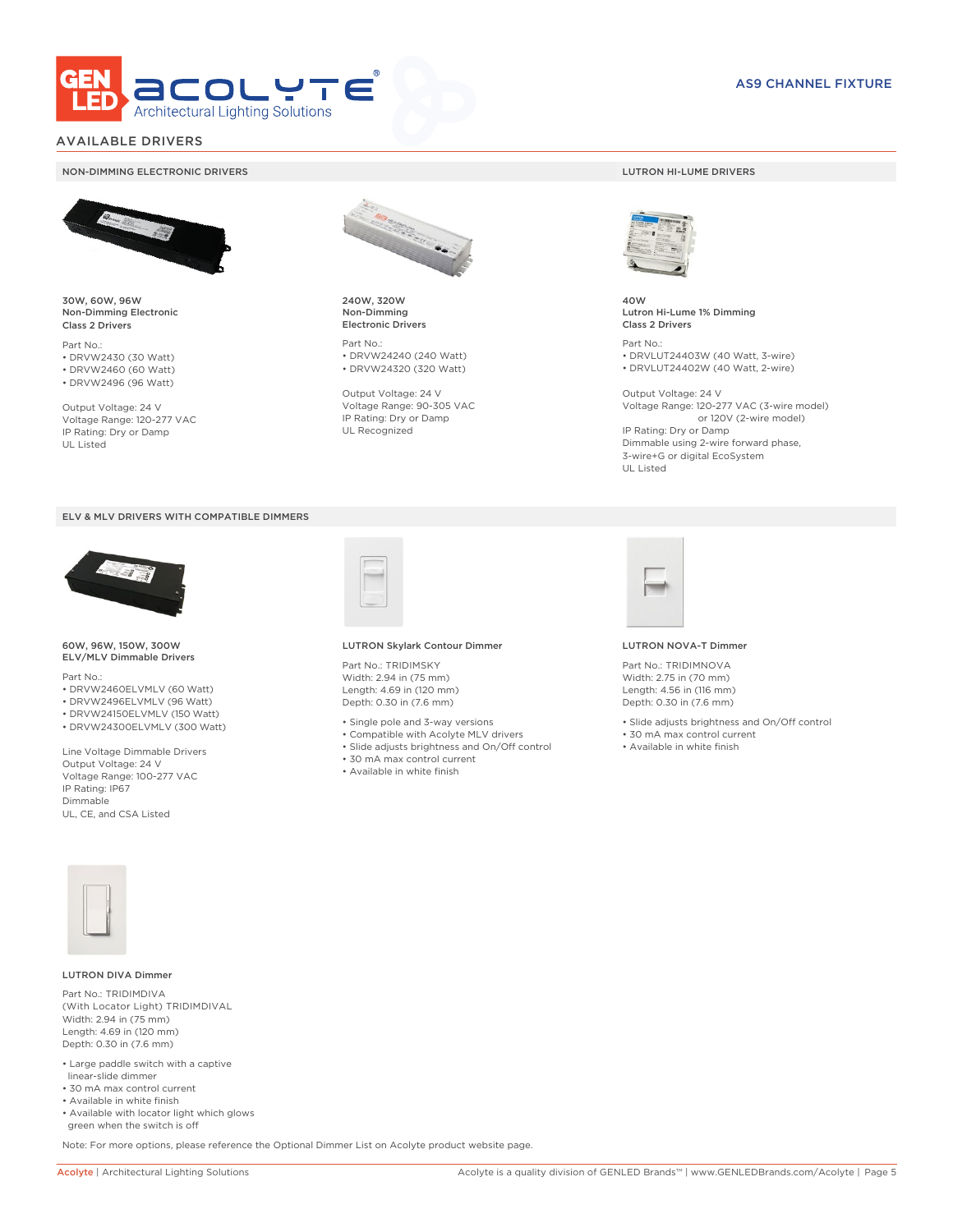

# AVAILABLE DRIVERS / CONTROLLERS AND DIMMING OPTIONS / WIRE GAUGE CHART

# 0-10V DRIVERS AND DIMMERS **DIMMING MODULE**



0-10V Dimmable Waterproof Drivers

96W Part No.: DRVW249610P 288W Part No.: DRVW2428810P Output Voltage: 24 V (+/- 0.5V) Voltage Range: 100-277 VAC Environmental Rating: UL Wet Location UL Listed



# LUTRON DIVA Dimmer

Part No.: LVDIMDIVA Width: 2.94 in (75 mm) Length: 4.69 in (120 mm) Depth: 0.30 in (7.6 mm)

- Compatible with 0-10 V Dimming Module
- Large paddle switch with a captive
- linear-slide dimmer • 30 mA max control current
- Available in white finish

LUTRON NOVA-T Dimmer

Part No.: LVDIMNOVA Width: 2.75 in (70 mm) Length: 4.56 in (116 mm) Depth: 0.30 in (7.6 mm)

- Compatible with 0-10 V Dimming Module
- Slide adjusts brightness and On/Off control
- 30 mA max control current
- Available in white finish



### Variable White Dimming Module

Part No.: VWDIMMOD

• 1 dimming module required per 30 ft (9.1 m) • This product is only compatible with Variable White RibbonLyte, not Variable White Amber or Variable White Red. Works with any 0-10V dimmers to provide CCT change with one dimmer and brightness change with the other.

Note: Max length before additional power is introduced

# DRIVER AND RIBBONLYTE AT FULL LOAD

| Wattages      |      | 30     |      | 60     |      | 96     | 150  |        | 200            |        | 240  |        | 300  |        | 320            |        |
|---------------|------|--------|------|--------|------|--------|------|--------|----------------|--------|------|--------|------|--------|----------------|--------|
| Wire<br>Gauge | Feet | Meters | Feet | Meters | Feet | Meters | Feet | Meters | Feet           | Meters | Feet | Meters | Feet | Meters | Feet           | Meters |
|               |      |        |      |        |      |        |      |        |                |        |      |        |      |        |                |        |
| <b>24 AWG</b> | 14   | 4.27   | 9    | 2.74   | 5.5  | 1.68   | 3.75 | 1.14   | 2.75           | 0.84   | 2.25 | 0.69   | 1.75 | 0.53   | 1.75           | 0.53   |
| 22 AWG        | 22   | 6.71   | 14   | 4.27   | 9    | 2.74   | 5.75 | 1.75   | 4.5            | 1.37   | 3.5  | 1.07   | 2.75 | 0.84   | 2.75           | 0.84   |
| 20 AWG        | 35   | 10.67  | 23   | 7.01   | 14   | 4.27   | 9    | 2.74   | $\overline{7}$ | 2.13   | 5.75 | 1.75   | 4.5  | 1.37   | 4.25           | 1.30   |
| 18 AWG        | 56   | 17.07  | 37   | 11.28  | 23   | 7.01   | 15   | 4.57   | 11             | 3.35   | 9    | 2.74   | 7.5  | 2.29   | $\overline{7}$ | 2.13   |
| <b>16 AWG</b> | 90   | 27.44  | 60   | 18.29  | 37   | 11.28  | 24   | 7.32   | 18             | 5.49   | 15   | 4.57   | 12   | 3.66   | 11             | 3.35   |
| <b>14 AWG</b> | 142  | 43.29  | 95   | 28.96  | 59   | 17.99  | 38   | 11.59  | 28             | 8.54   | 23   | 7.01   | 19   | 5.79   | 17             | 5.18   |
| 12 AWG        | 226  | 68.90  | 151  | 46.04  | 94   | 28.66  | 60   | 18.29  | 45             | 13.72  | 37   | 11.28  | 30   | 9.15   | 28             | 8.54   |
| 10 AWG        | 360  | 109.76 | 240  | 73.17  | 150  | 45.73  | 96   | 29.27  | 72             | 21.95  | 60   | 18.29  | 48   | 14.63  | 45             | 13.72  |
| 8 AWG         | 574  | 175.00 | 381  | 116.16 | 239  | 72.87  | 153  | 46.65  | 115            | 35.06  | 95   | 28.96  | 76   | 23.17  | 71             | 21.65  |